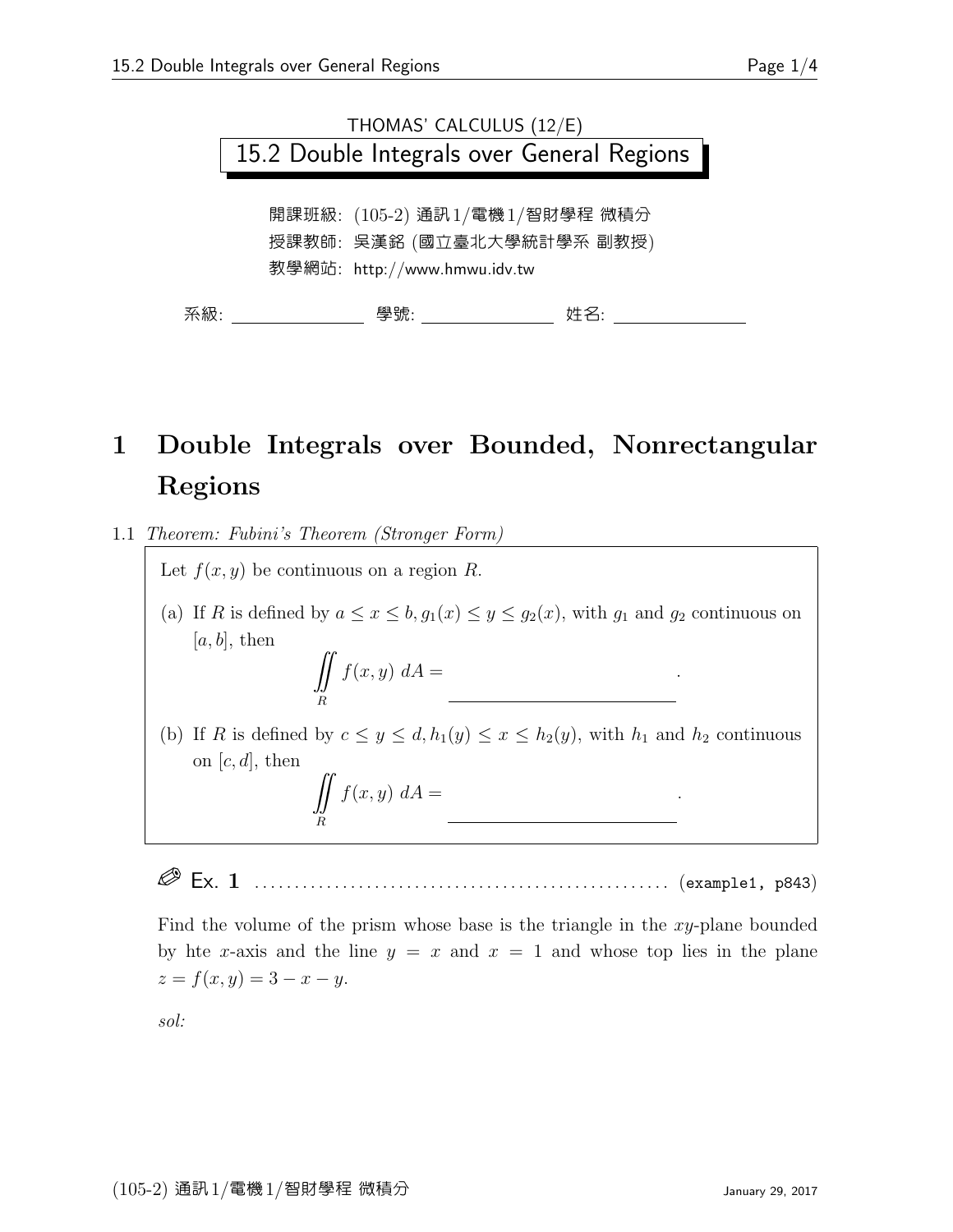Ex. 2 . . . . . . . . . . . . . . . . . . . . . . . . . . . . . . . . . . . . . . . . . . . . . . . . . . . . (example2, p844) Calculate  $\iint \frac{\sin x}{x}$ the line  $y = x$ , and the line  $x = 1$ .  $\overline{x}$  $dA$  where R is the triangle in the xy-plane bounded by the x-axis,

sol:

## 2 Finding Limits of Integration

## 2.1 Using Vertical Cross-sections

When faced with evaluating  $\iint_R f(x, y) dA$ , integrating first with respect to y and then with respect to  $x$ , do the following: (a) Sketch the  $\hfill$  and label the  $\hfill$ (b) Find the  $\_\_\_\_\_\$  of integration. (c) Find the  $\_\_\_\_\_\_\_\_\_\_\_\$  of integra-

2.2 Using Horizontal Cross-sections

tion.



**FIGURE 15.14** Finding the limits of integration when integrating first with respect to  $y$  and then with respect to  $x$ .



**FIGURE 15.15** Finding the limits of integration when integrating first with respect to  $x$  and then with respect to  $y$ .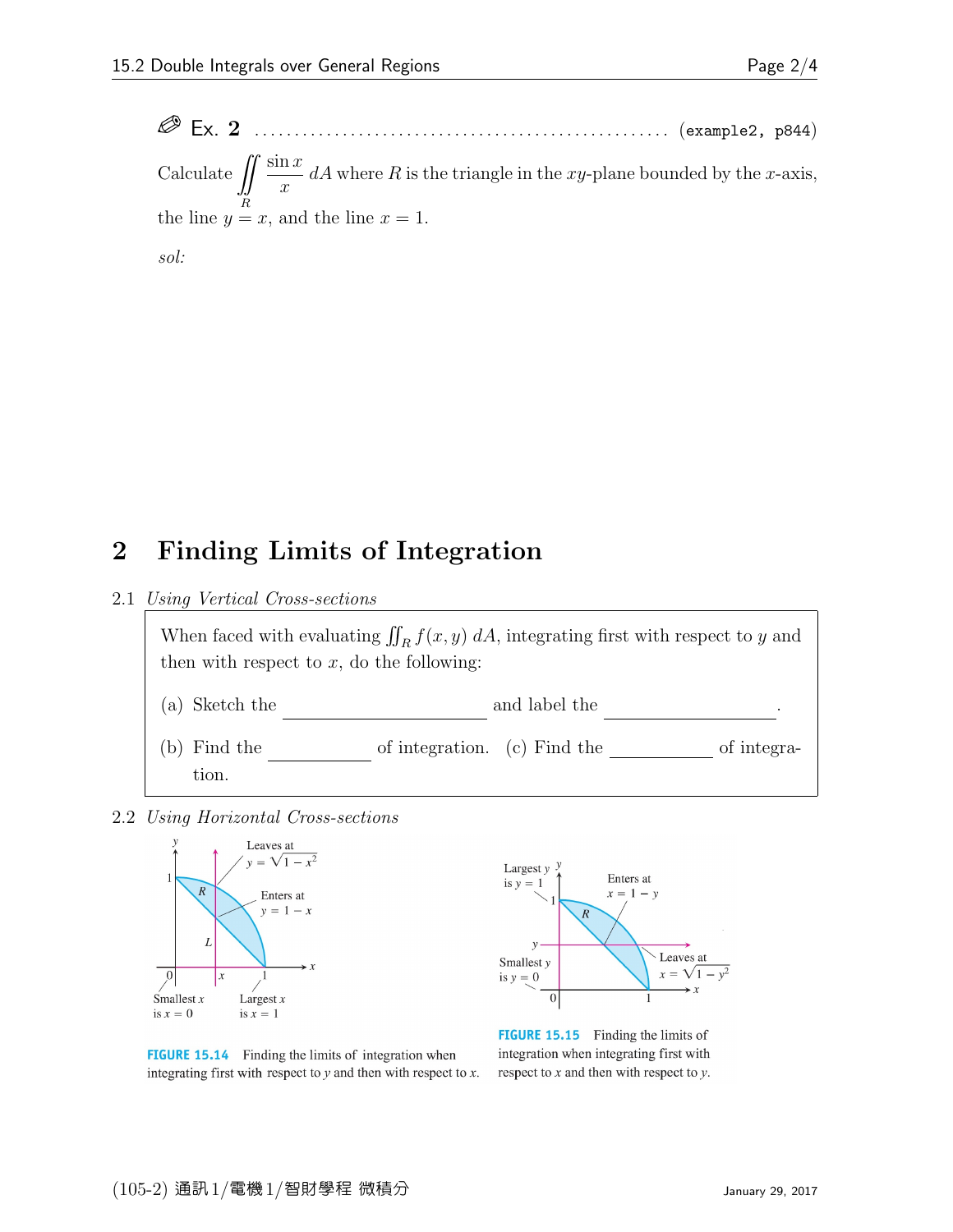## 2.3 Properties of Double Integrals

If  $f(x, y)$  and  $g(x,y)$  are continuous on the bouneded region R, then

- (a) Constant multiple:  $\iint$ R  $kf(x, y) dA =$ f(x, y) data . (b) Sum and difference:  $\iint$ R  $[f(x, y) \pm g(x, y)] dA =$ (c) Additivity:  $\iint f(x, y) dA =$ R f(x, y) d $\alpha$
- (d) Domination: If  $f(x, y) \ge g(x, y)$ , then
- Ex. 3 . . . . . . . . . . . . . . . . . . . . . . . . . . . . . . . . . . . . . . . . . . . . . . . . . . . . (example3, p846)  $\int_0^2$ 0  $\int^{2x}$  $x^2$  $(4x+2) dydx$ sol:

Ø Ex. 4 . . . . . . . . . . . . . . . . . . . . . . . . . . . . . . . . . . . . . . . . . . . . . . . . . . . . (example4, p847)

Find the volume of the wedgelike solid that lies beneath the surface  $z = 16 - x^2 - y^2$ and above the region R bounded by the curve  $y = 2\sqrt{x}$ , the line  $y = 4x - 2$ , and the x-axis.

sol:

 $\mathcal{L}(\mathcal{L}^{\mathcal{L}})$  data .

 $\overline{\phantom{a}}$ 

 $\mathcal{L}_{\mathcal{A}}$  , y) data .